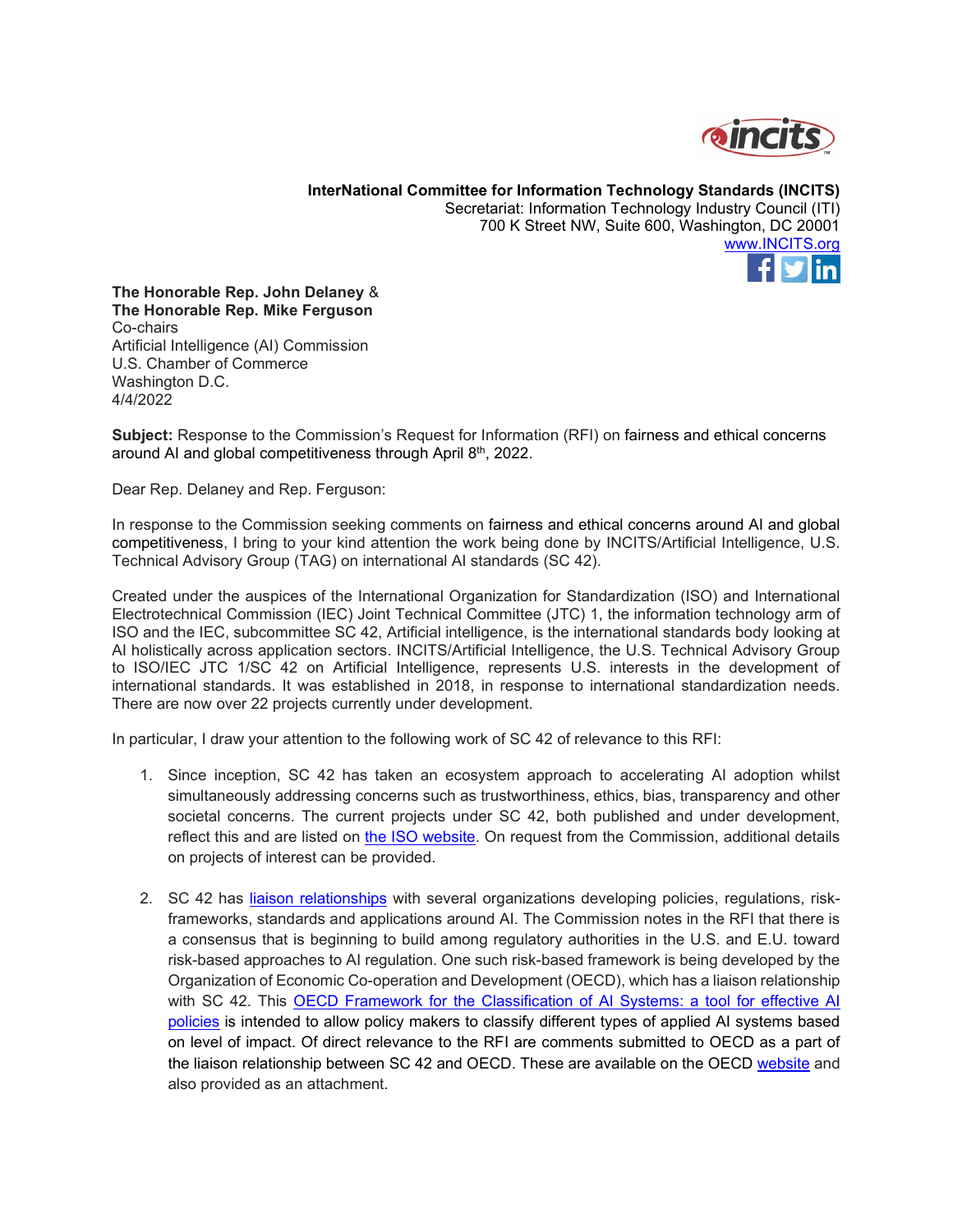I or designated officers or experts from INCITS/Artificial Intelligence will be happy to provide more information and participate at a field hearing as required.

Sincerely,

Rohit Israni Chairman INCITS/Artificial Intelligence Liaison SC 42 to OECD AI Email: rohit.israni@intel.com Cell: (408) 859 7770

**Attachment: Comments on OECD Framework to Classify AI Systems and its Synergy with ISO/IEC JTC 1/SC 42.pdf**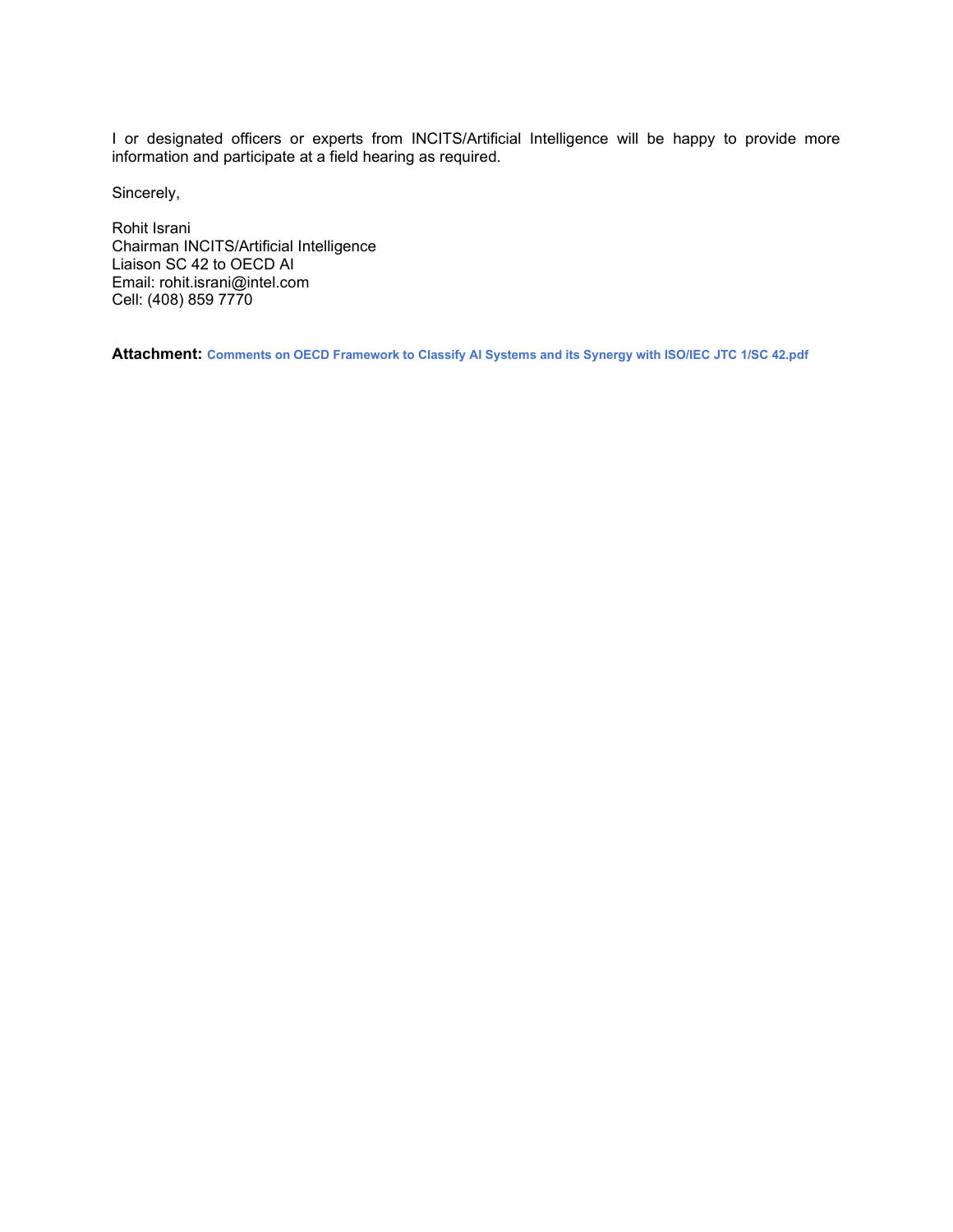#### **Context and Executive Summary**

The [OECD Framework to Classify AI Systems](https://www.oecd.ai/wonk/oecd-ai-system-classification-year-of-progress-ai-governance) is being developed by the OECD.AI Network of Experts to help policy-makers, regulators, legislators and others assess the opportunities and risks presented by different types of AI systems to inform their AI strategies.

The International Electrotechnical Commission (IEC) and International Organization for Standardization (ISO) have together developed international standards for information and communication technologies in more than 22 areas, and the organizations' joint technical committee, ISO/IEC JTC 1, has focused on developing and maintaining standards for those technologies. Within that joint structure, the work of the technical subcommittee for artificial intelligence, SC 42, is taking an [ecosystem approach](https://www.raps.org/news-and-articles/news-articles/2021/6/enabling-the-digital-transformation-of-industry-th) by looking at emerging requirements from a comprehensive range of perspectives, such as regulatory, business, domain specific, societal, and ethical. The subcommittee has been assimilating these requirements for the context of use of the technologies it works on, translating them to technical requirements and developing horizontal deliverables that are applicable across industry sectors. This platform approach allows the subcommittee to collaborate with other organizations such as OECD.

The draft [OECD Framework to Classify AI Systems](https://www.oecd.ai/wonk/oecd-ai-system-classification-year-of-progress-ai-governance) is well aligned to SC 42 conceptually, particularly with respect to its focus on a risk management approach based on the generic ISO 31000 standard. The OECD framework could readily leverage some of the published work as well as benefit from and potentially shape much of the ongoing and future program of work of SC 42. In particular*, ISO/IEC TR 24028:2020 Information technology -- Artificial Intelligence -- Overview of trustworthiness in artificial intelligence* surveys and comprehensively documents topics related to trustworthiness in AI systems, which could be referenced by all four dimensions of the framework. Of note, overview of several of the terms such as trustworthiness, explainability, transparency etc. are missing in the current draft and could be addressed by referencing this TR. Like the OECD framework, SC 42 also has a strong focus on [ethics](https://www.iso.org/news/ref2454.html) with not only dedicated initiatives (e.g. [ISO/IEC TR 24368\)](https://www.iso.org/standard/78507.html) but also by integrating ethical considerations in the entire program of work.

 The OECD framework correctly points out that AI powered by machine learning techniques is often known to rely on large volumes of data. Recognizing the same dependency of AI on Big Data, JTC 1 transferred ongoing work in Big Data to SC 42 where the following relevant documents have been published and may readily be referenced by the OECD Framework - *ISO/IEC 20547-3:2020 Information technology -- Big data reference architecture, ISO/IEC 20546:2019 Information technology -- Big Data -- Overview and Vocabulary, ISO/IEC TR 20547-5:2018 Information technology -- Big data reference architecture -- Part 5: Standards roadmap, ISO/IEC TR 20547-2:2018 Information technology -- Big data reference architecture -- Part 2: Use cases and derived requirements*. Additionally, the scope of this WG was expanded to look at all data aspects relating to AI, Big Data and analytics and a new multi-part series on data quality for ML has been initiated with four current active projects.

Lastly but most importantly, translating the OECD Framework to actionable standards/certification requirements by policymakers, regulators and organizations is a gap that could potentially leverage *ISO/IEC 23894 -- Information technology -- Artificial intelligence -- Risk management* and *ISO/IEC AWI 38507 -- Information technology -- Governance of IT -- Governance implications of the use of artificial intelligence by organizations* which are both in CD ballot stage as well as *ISO/IEC 42001 Management Systems Standards* which is in development stage. This is expected to contain AI-specific process requirements which would allow for the assessment of conformance or auditability of the processes similar to Management System Standards like ISO 9001 and ISO/IEC 27001.

#### **Recommendations**

 While the entire program of work of SC 42 is relevant to the OECD framework as illustrated in Exhibit 1 in the appendix, three areas around Trustworthiness, Data and Mitigation strategies are highlighted below for immediate consideration: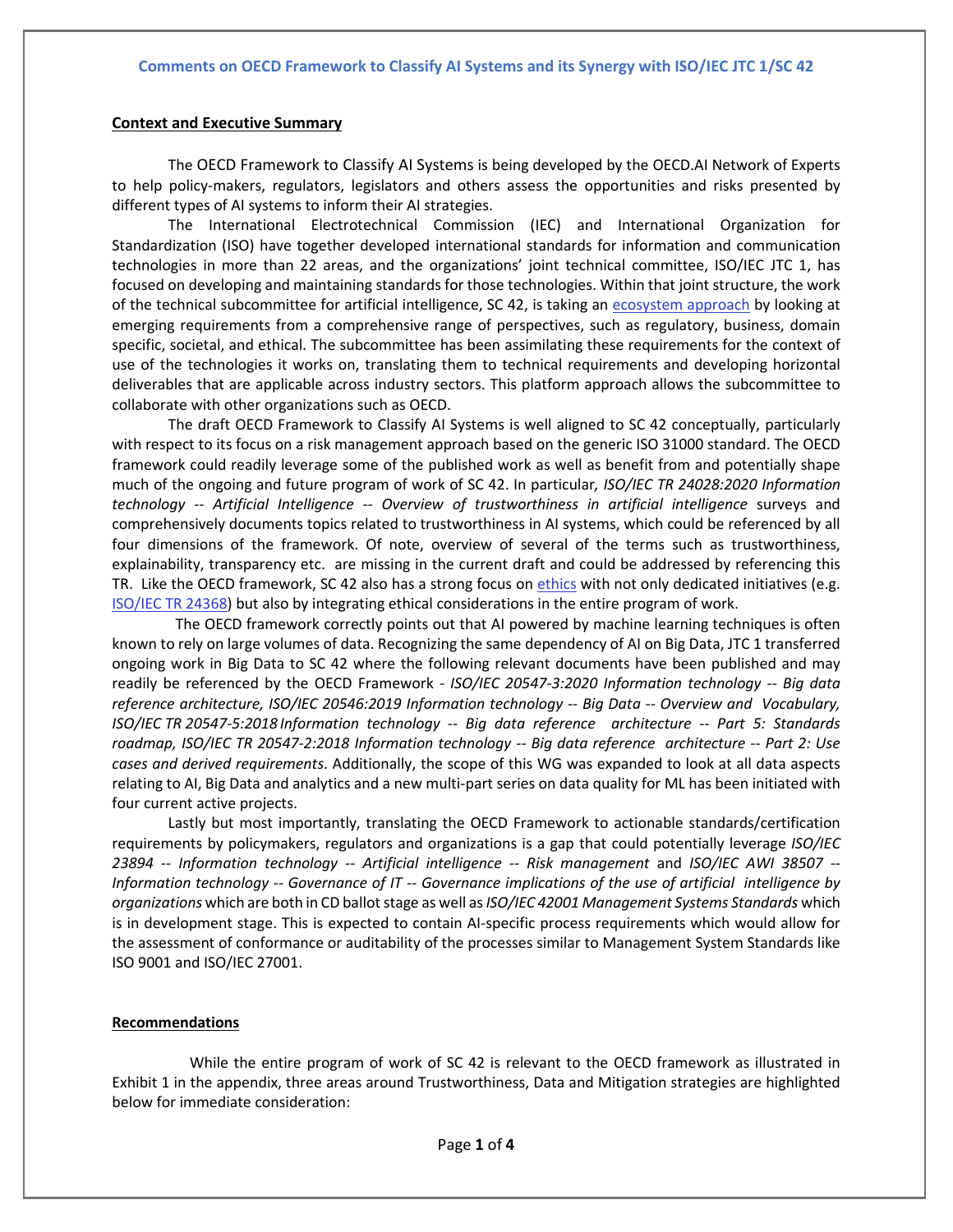### **1. Leverage SC 42 initiatives in Trustworthiness and Ethics**

 The work being done in SC 42/ WG 3 Trustworthiness is particularly important as it is closely aligned with the five OECD value-based principles for all AI actors and is relevant across all the four dimensions of the OECD framework. Like the OECD framework, SC 42 also has a strong focus on [ethics](https://www.iso.org/news/ref2454.html) with not only dedicated initiatives but also by integrating ethical considerations in the entire program of work. On the former, ISO/IEC TR 24368 not only provides an overview of the topic, it links non-technical requirements in this area to the technical work being done in SC 42 to address issues like trustworthiness. Moreover, it analyzes exemplary use cases that demonstrate ethical and societal requirements. The following documents from WG 3 are in various stages of completion and may merit closer attention from OECD:

- ISO/IEC TR 24028:2020 Information technology -- Artificial Intelligence -- Overview of trustworthiness in artificial intelligence
	- Status: Published document
- ISO/IEC TR 24027: Information technology -- Artificial Intelligence (AI) -- Bias in AI systems and AI aided decision making
	- Status: Working draft
- ISO/IEC TR 24029-1: Artificial Intelligence (AI) -- Assessment of the robustness of neural networks ■ Status: DTR Ballot passed. Comment resolution
- ISO/IEC 24029-2: Artificial Intelligence (AI) -- Assessment of the robustness of neural networks -- Part 2: Formal methods methodology
	- Status: Working Draft
- ISO/IEC 23894 -- Information technology -- Artificial intelligence -- Risk management
	- Status: CD Ballot
- ISO/IEC TR 24368: Information technology -- Artificial Intelligence (AI) -- Overview of Ethical and Societal Concerns
	- Status: Working draft
- ISO/IEC TR 5469: Artificial Intelligence (AI) -- Functional Safety
	- Status: Working draft
- ISO/IEC 25059 -- Software engineering -- Systems and software Quality Requirements and Evaluation (SQuaRE) -- Quality Model for AI-based systems
	- Status: Working Draft

## **2. Leverage SC 42 work on Data/Big Data**

OECD Framework and SC 42 both recognize that the data is essential to AI and its availability, quality and judicious use has broad implications for successful implementations. Big Data work was initiated as JTC 1/WG 9 in 2015 and was moved to SC 42 in 2018 creating an expanded WG - SC 42/WG 2 (Data). As a result of the earlier start, Foundational Big Data work has been completed and published in the ISO/IEC 20546 and ISO/IEC BDRA 20547 series and could be readily referenced and used by the OECD Framework. Areas of current work include an IS on process management framework for Big Data analytics and new work initiated on Data quality in the context of AI. These are very relevant to the second dimension of the OECD Framework on *Data and Input*.

## **3. Mitigation Strategies: Align on Management System Standard (MSS) initiated in SC 42 as well as ongoing work on Risk Management and Governance**

As noted in the draft document of the OECD Framework, AI technologies bring AI-specific concerns beyond those of traditional IT systems. As an example, consumers of AI products and services may lack trust in the AI supplier organization and may seek assurance that the organization addressed any concerns around fairness,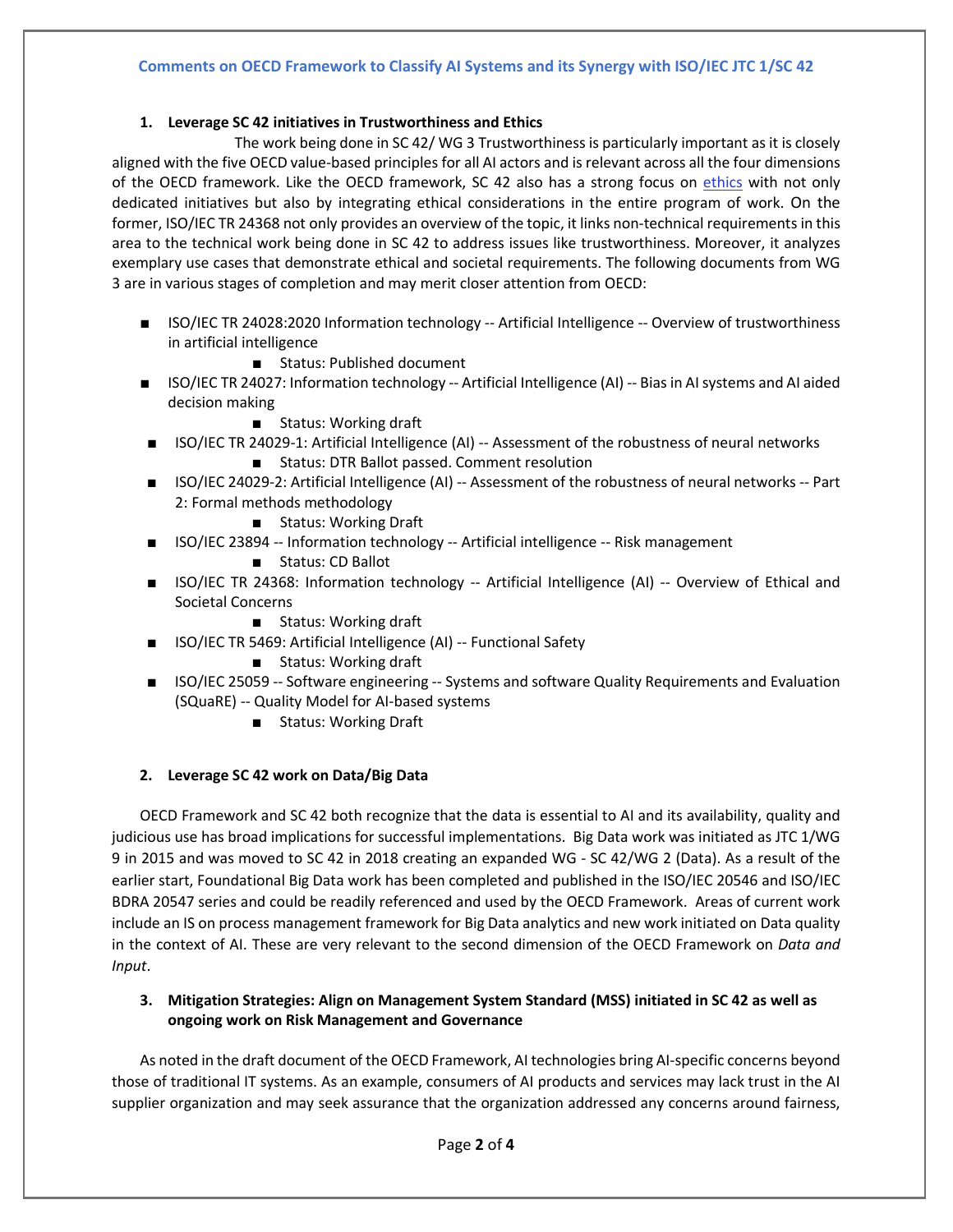inclusiveness, accountability etc. in the AI system during development. While these have different levels of severity and consequences if unaddressed or if poorly addressed depending on the application area as illustrated in Table 1 (page 10) of the OECD Framework, there will be a need for recommending mitigating measures by regulators and policymakers.

The following initiatives in SC 42 are synergistic with the OECD Framework and should help policymakers in recommending actionable risk mitigating steps for organizations:

- MSS (ISO/IEC 42001) being developed in SC 42 will contain AI-specific process requirements which will allow for assessment of conformance or auditability of the processes. For trusted 3rd party performing a check or audit, a certificate of conformance can be issued
- *ISO/IEC AWI 38507 -- Information technology -- Governance of IT -- Governance implications of the use of artificial intelligence by organizations.* This is a joint initiative with SC 40 which is responsible for IT Governance
- *ISO/IEC 23894 -- Information technology -- Artificial intelligence -- Risk management*

## 4. **Recommendations for future SC 42 projects**

Since AI is a rapidly evolving field, it is recommended to have regular updates and exchange ideas for future standardization projects that could be initiated by SC 42.

**Rohit Israni ISO/IEC JTC 1/SC 42 Liaison to OECD** Contact: rohit.israni@intel.com